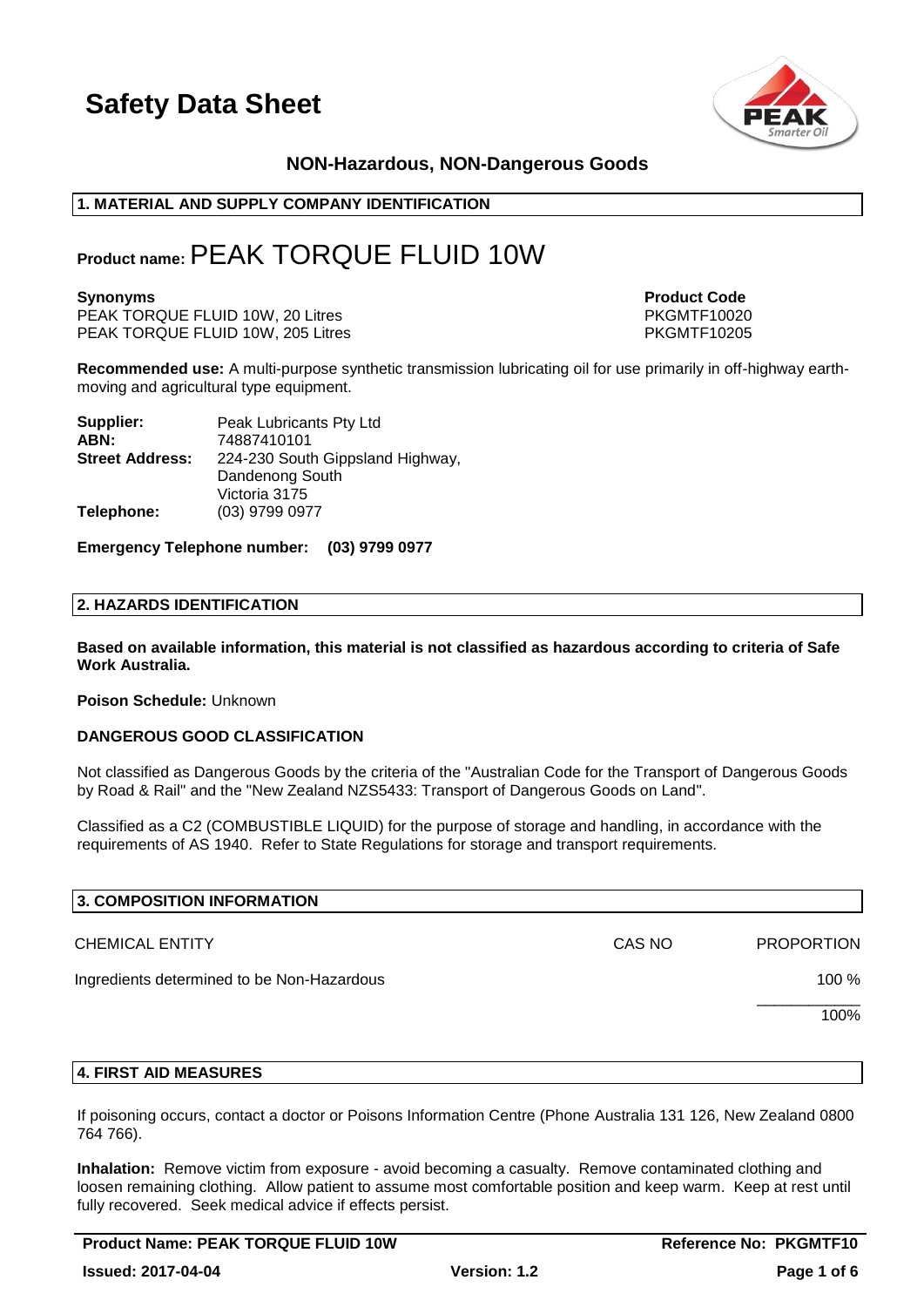

**Skin Contact:** If skin or hair contact occurs, remove contaminated clothing and flush skin and hair with running water. If swelling, redness, blistering or irritation occurs seek medical assistance.

**Eye contact:** If in eyes wash out immediately with water. In all cases of eye contamination it is a sensible precaution to seek medical advice.

**Ingestion:** Rinse mouth with water. If swallowed, do NOT induce vomiting. Give a glass of water to drink. Never give anything by the mouth to an unconscious patient. If vomiting occurs give further water. Seek medical advice.

**PPE for First Aiders:** Wear safety shoes, overalls, gloves, safety glasses. Available information suggests that gloves made from nitrile rubber should be suitable for intermittent contact. However, due to variations in glove construction and local conditions, the user should make a final assessment. Always wash hands before smoking, eating, drinking or using the toilet. Wash contaminated clothing and other protective equipment before storing or re-using.

**Notes to physician:** Treat symptomatically.

### **5. FIRE FIGHTING MEASURES**

**Hazchem Code:** Not applicable.

**Suitable extinguishing media:** If material is involved in a fire use water fog (or if unavailable fine water spray), alcohol resistant foam, standard foam, dry agent (carbon dioxide, dry chemical powder).

**Specific hazards:** Combustible liquid.

**Fire fighting further advice:** On burning or decomposing may emit toxic fumes. Fire fighters to wear selfcontained breathing apparatus and suitable protective clothing if risk of exposure to vapour or products of combustion or decomposition.

### **6. ACCIDENTAL RELEASE MEASURES**

### **SMALL SPILLS**

Wear protective equipment to prevent skin and eye contamination. Avoid inhalation of vapours or dust. Wipe up with absorbent (clean rag or paper towels). Collect and seal in properly labelled containers or drums for disposal.

### **LARGE SPILLS**

Clear area of all unprotected personnel. Slippery when spilt. Avoid accidents, clean up immediately. Wear protective equipment to prevent skin and eye contamination and the inhalation of vapours. Work up wind or increase ventilation. Contain - prevent run off into drains and waterways. Use absorbent (soil, sand or other inert material). Collect and seal in properly labelled containers or drums for disposal. If contamination of crops, sewers or waterways has occurred advise local emergency services.

#### **Dangerous Goods - Initial Emergency Response Guide No:** Not applicable

### **7. HANDLING AND STORAGE**

**Handling:** Avoid eye contact and repeated or prolonged skin contact. Avoid inhalation of vapour, mist or aerosols.

**Storage:** Store in a cool, dry, well-ventilated place and out of direct sunlight. Store away from foodstuffs. Store away from incompatible materials described in Section 10. Store away from sources of heat and/or ignition. Keep container standing upright. Keep containers closed when not in use - check regularly for leaks.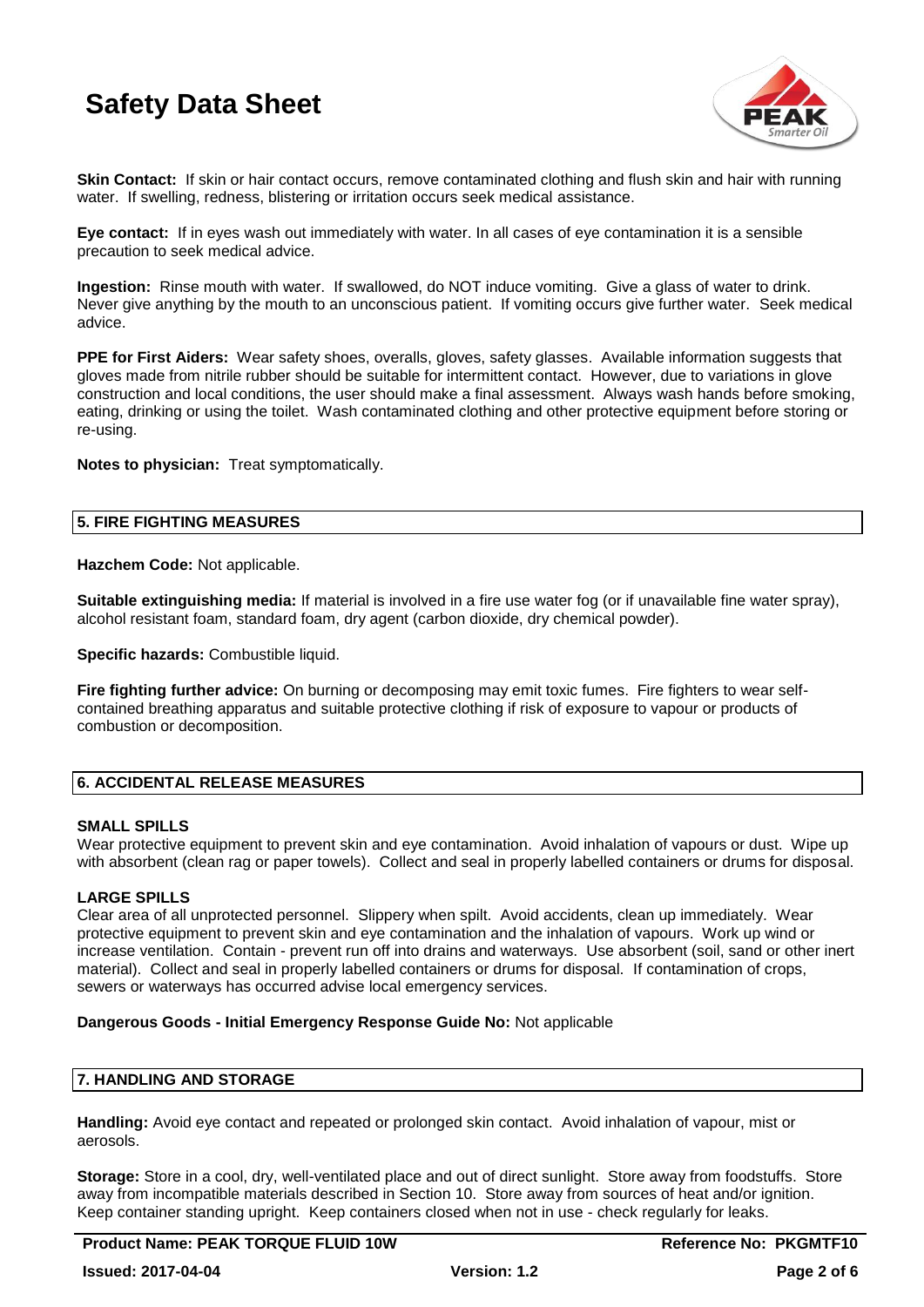

Classified as a C2 (COMBUSTIBLE LIQUID) for the purpose of storage and handling, in accordance with the requirements of AS 1940. Refer to State Regulations for storage and transport requirements.

### **8. EXPOSURE CONTROLS / PERSONAL PROTECTION**

**National occupational exposure limits:** No value assigned for this specific material by Safe Work Australia.

**Biological Limit Values:** As per the "National Model Regulations for the Control of Workplace Hazardous Substances (Safe Work Australia)" the ingredients in this material do not have a Biological Limit Allocated.

**Engineering Measures:** Natural ventilation should be adequate under normal use conditions.

**Personal Protection Equipment:** SAFETY SHOES, OVERALLS, GLOVES, SAFETY GLASSES.

Personal protective equipment (PPE) must be suitable for the nature of the work and any hazard associated with the work as identified by the risk assessment conducted.

Wear safety shoes, overalls, gloves, safety glasses. Available information suggests that gloves made from nitrile rubber should be suitable for intermittent contact. However, due to variations in glove construction and local conditions, the user should make a final assessment. Always wash hands before smoking, eating, drinking or using the toilet. Wash contaminated clothing and other protective equipment before storing or re-using.

**Hygiene measures:** Keep away from food, drink and animal feeding stuffs. When using do not eat, drink or smoke. Wash hands prior to eating, drinking or smoking. Avoid contact with clothing. Avoid eye contact and repeated or prolonged skin contact. Avoid inhalation of vapour, mist or aerosols. Ensure that eyewash stations and safety showers are close to the workstation location.

### **9. PHYSICAL AND CHEMICAL PROPERTIES**

| <b>Material Family:</b><br>Form:<br>Colour:<br>Odour:                                                                                                                                                                                                                                                                                            | Aliphatic Hydrocarbons<br>Liquid<br>N Av<br>Characterisitc |                                                                                                                                  |
|--------------------------------------------------------------------------------------------------------------------------------------------------------------------------------------------------------------------------------------------------------------------------------------------------------------------------------------------------|------------------------------------------------------------|----------------------------------------------------------------------------------------------------------------------------------|
| Solubility:<br><b>Specific Gravity:</b><br>Density:<br><b>Relative Vapour Density (air=1):</b><br>Vapour Pressure (20 °C):<br>Flash Point (°C):<br><b>Flammability Limits (%):</b><br><b>Autoignition Temperature (°C):</b><br>Melting Point/Range (°C):<br><b>Boiling Point/Range (°C):</b><br>pH:<br><b>Viscosity:</b><br>Total VOC (g/Litre): |                                                            | N Av<br>N Av<br>0.8645 g/mL $@$ 15°C<br>N Av<br>N Av<br>>210<br>N Av<br>N Av<br>N Av<br>N Av<br>N Av<br>5.3 cSt @ 100 °C<br>N Av |

(Typical values only - consult specification sheet)  $N Av = Not available, N App = Not applicable$ 

### **10. STABILITY AND REACTIVITY**

**Chemical stability:** This material is thermally stable when stored and used as directed.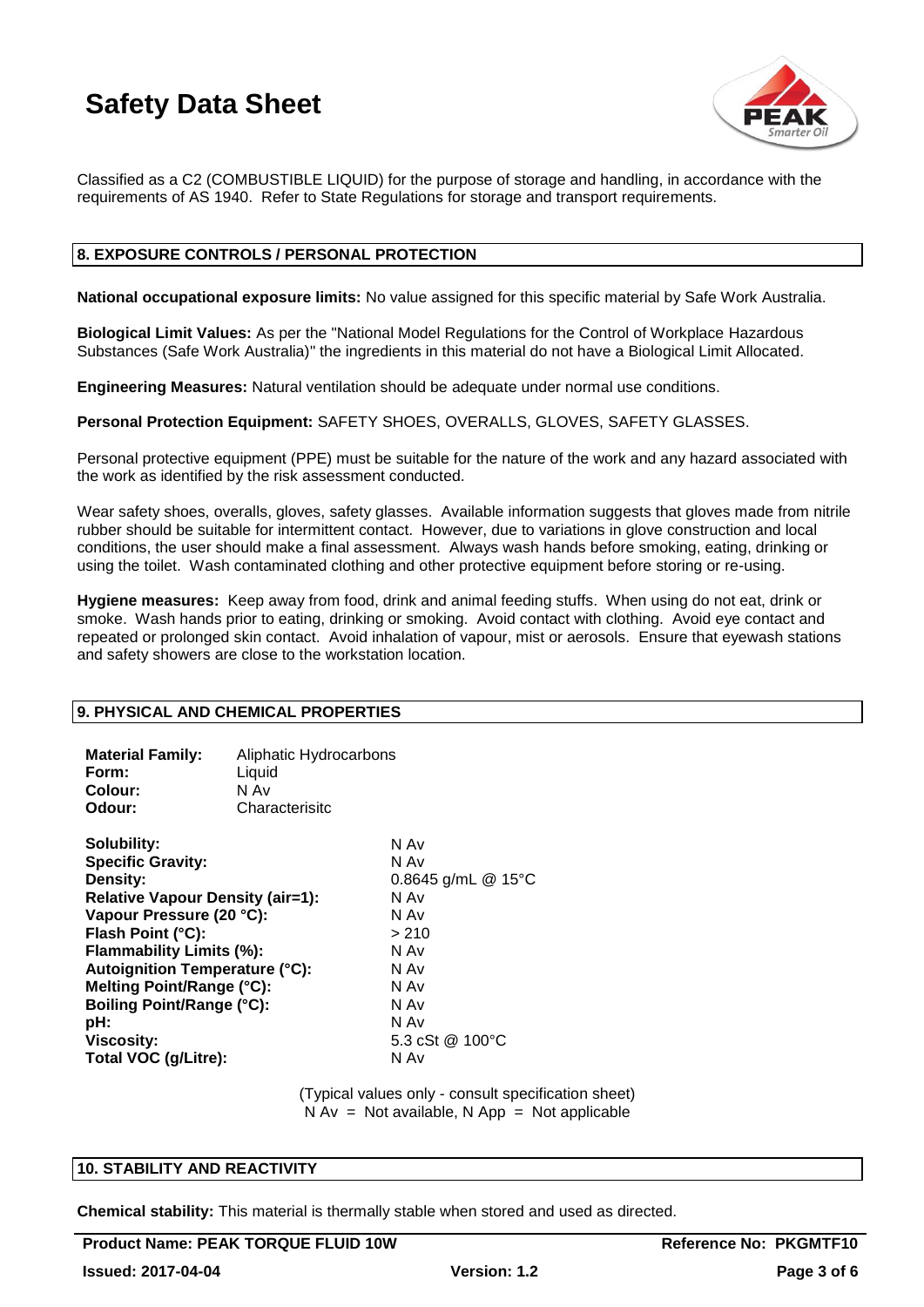

**Conditions to avoid:** Elevated temperatures and sources of ignition.

**Incompatible materials:** Oxidising agents.

**Hazardous decomposition products:** Oxides of carbon and nitrogen, smoke and other toxic fumes.

**Hazardous reactions:** No known hazardous reactions.

### **11. TOXICOLOGICAL INFORMATION**

No adverse health effects expected if the product is handled in accordance with this Safety Data Sheet and the product label. Symptoms or effects that may arise if the product is mishandled and overexposure occurs are:

### **Acute Effects**

**Inhalation:** Material may be an irritant to mucous membranes and respiratory tract.

**Skin contact:** Contact with skin may result in irritation.

**Ingestion:** Swallowing can result in nausea, vomiting and irritation of the gastrointestinal tract.

**Eye contact:** May be an eye irritant.

### **Acute toxicity**

**Inhalation:** This material has been classified as non-hazardous. Acute toxicity estimate (based on ingredients): LC50 > 20.0 mg/L for vapours or LC50 > 5.0 mg/L for dust and mist or LC50 > 20,000 ppm for gas

**Skin contact:** This material has been classified as non-hazardous. Acute toxicity estimate (based on ingredients): >2,000 mg/Kg bw

**Ingestion:** This material has been classified as non-hazardous. Acute toxicity estimate (based on ingredients): >2,000 mg/Kg bw

**Corrosion/Irritancy:** Eye: this material has been classified as not corrosive or irritating to eyes. Skin: this material has been classified as not corrosive or irritating to skin.

**Sensitisation:** Inhalation: this material has been classified as not a respiratory sensitiser. Skin: this material has been classified as not a skin sensitiser.

**Aspiration hazard:** This material has been classified as non-hazardous.

**Specific target organ toxicity (single exposure):** This material has been classified as non-hazardous.

### **Chronic Toxicity**

**Mutagenicity:** This material has been classified as non-hazardous.

**Carcinogenicity:** This material has been classified as non-hazardous.

**Reproductive toxicity (including via lactation):** This material has been classified as non-hazardous.

**Specific target organ toxicity (repeat exposure):** This material has been classified as non-hazardous.

### **12. ECOLOGICAL INFORMATION**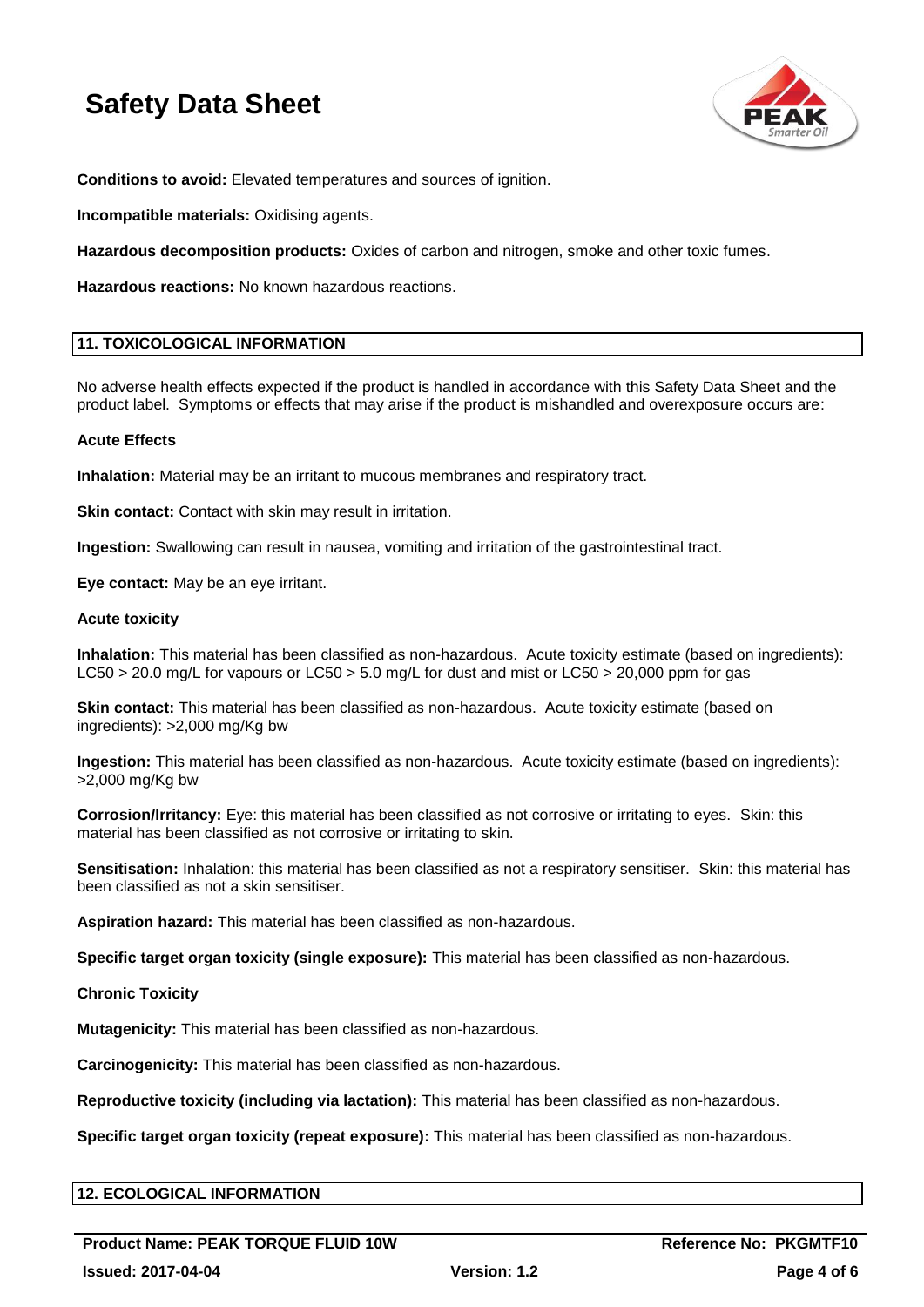

Avoid contaminating waterways.

**Acute aquatic hazard:** This material has been classified as non-hazardous. Acute toxicity estimate (based on ingredients): >100 mg/L

**Long-term aquatic hazard:** This material has been classified as non-hazardous. Non-rapidly or rapidly degradable substance for which there are adequate chronic toxicity data available OR in the absence of chronic toxicity data, Acute toxicity estimate (based on ingredients): >100 mg/L, where the substance is not rapidly degradable and/or BCF  $<$  500 and/or log  $K_{ow}$   $<$  4.

**Ecotoxicity:** No information available.

**Persistence and degradability:** No information available.

**Bioaccumulative potential:** No information available.

**Mobility:** No information available.

### **13. DISPOSAL CONSIDERATIONS**

Persons conducting disposal, recycling or reclamation activities should ensure that appropriate personal protection equipment is used, see "Section 8. Exposure Controls and Personal Protection" of this SDS.

If possible material and its container should be recycled. If material or container cannot be recycled, dispose in accordance with local, regional, national and international Regulations.

#### **14. TRANSPORT INFORMATION**

#### **ROAD AND RAIL TRANSPORT**

Not classified as Dangerous Goods by the criteria of the "Australian Code for the Transport of Dangerous Goods by Road & Rail" and the "New Zealand NZS5433: Transport of Dangerous Goods on Land".

### **MARINE TRANSPORT**

Not classified as Dangerous Goods by the criteria of the International Maritime Dangerous Goods Code (IMDG Code) for transport by sea.

### **AIR TRANSPORT**

Not classified as Dangerous Goods by the criteria of the International Air Transport Association (IATA) Dangerous Goods Regulations for transport by air.

### **15. REGULATORY INFORMATION**

### **This material is not subject to the following international agreements:**

Montreal Protocol (Ozone depleting substances) The Stockholm Convention (Persistent Organic Pollutants) The Rotterdam Convention (Prior Informed Consent) Basel Convention (Hazardous Waste) International Convention for the Prevention of Pollution from Ships (MARPOL)

### **This material/constituent(s) is covered by the following requirements:**

• All components of this product are listed on or exempt from the Australian Inventory of Chemical Substances (AICS).

• All components of this product are listed on or exempt from the New Zealand Inventory of Chemical (NZIoC).